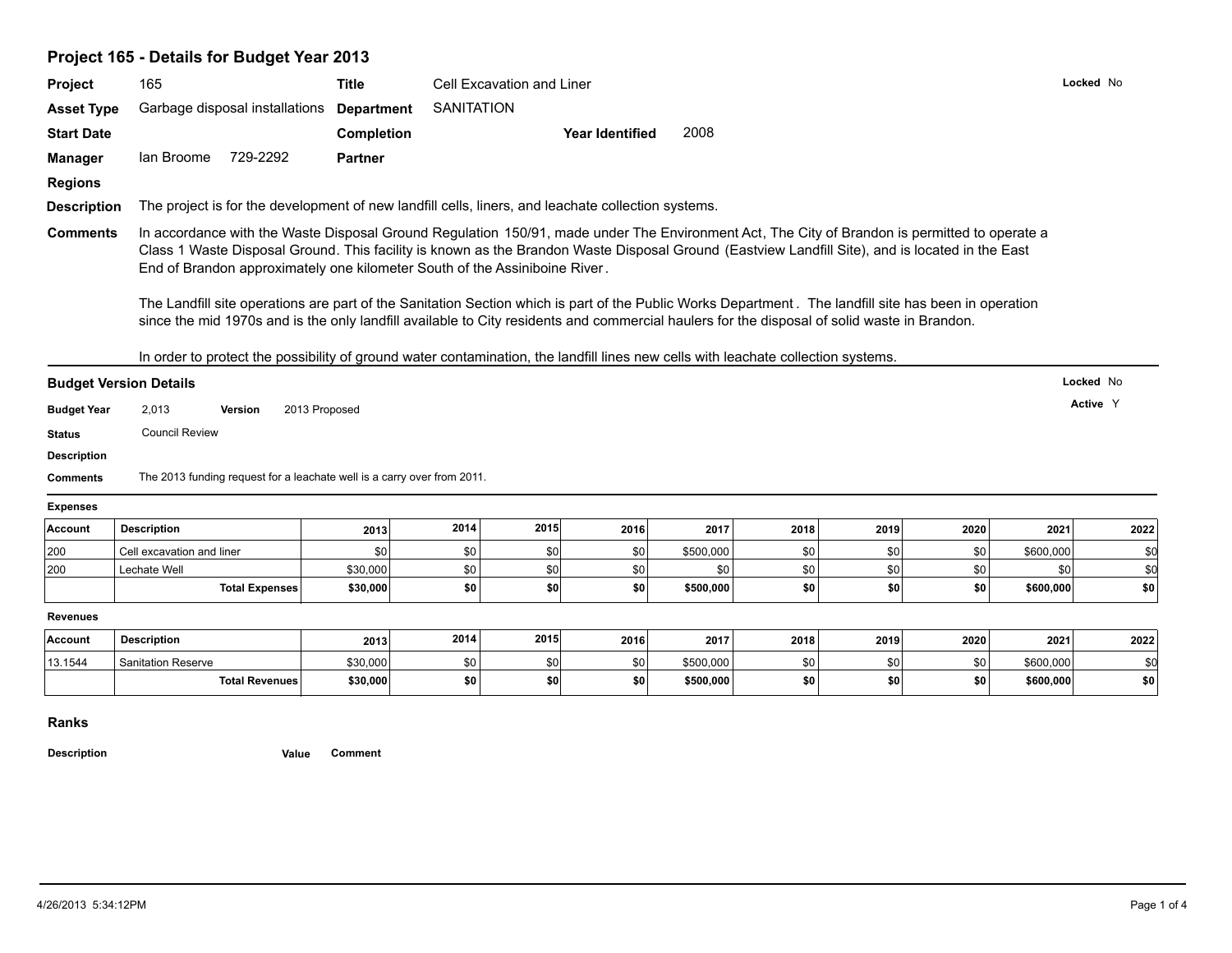## **Operating Budget Impact**

| <b>Effective Date</b>   | <b>Account</b> | <b>Type</b>        | <b>Amount</b> | <b>FTE Impact</b> |
|-------------------------|----------------|--------------------|---------------|-------------------|
|                         |                |                    |               |                   |
|                         |                |                    |               |                   |
|                         |                |                    |               |                   |
|                         |                |                    |               |                   |
| <b>Related Projects</b> |                |                    |               |                   |
|                         |                |                    |               |                   |
|                         |                |                    |               |                   |
|                         |                |                    |               |                   |
| Project                 | <b>Title</b>   | <b>Description</b> |               | Year Version      |
|                         |                |                    |               |                   |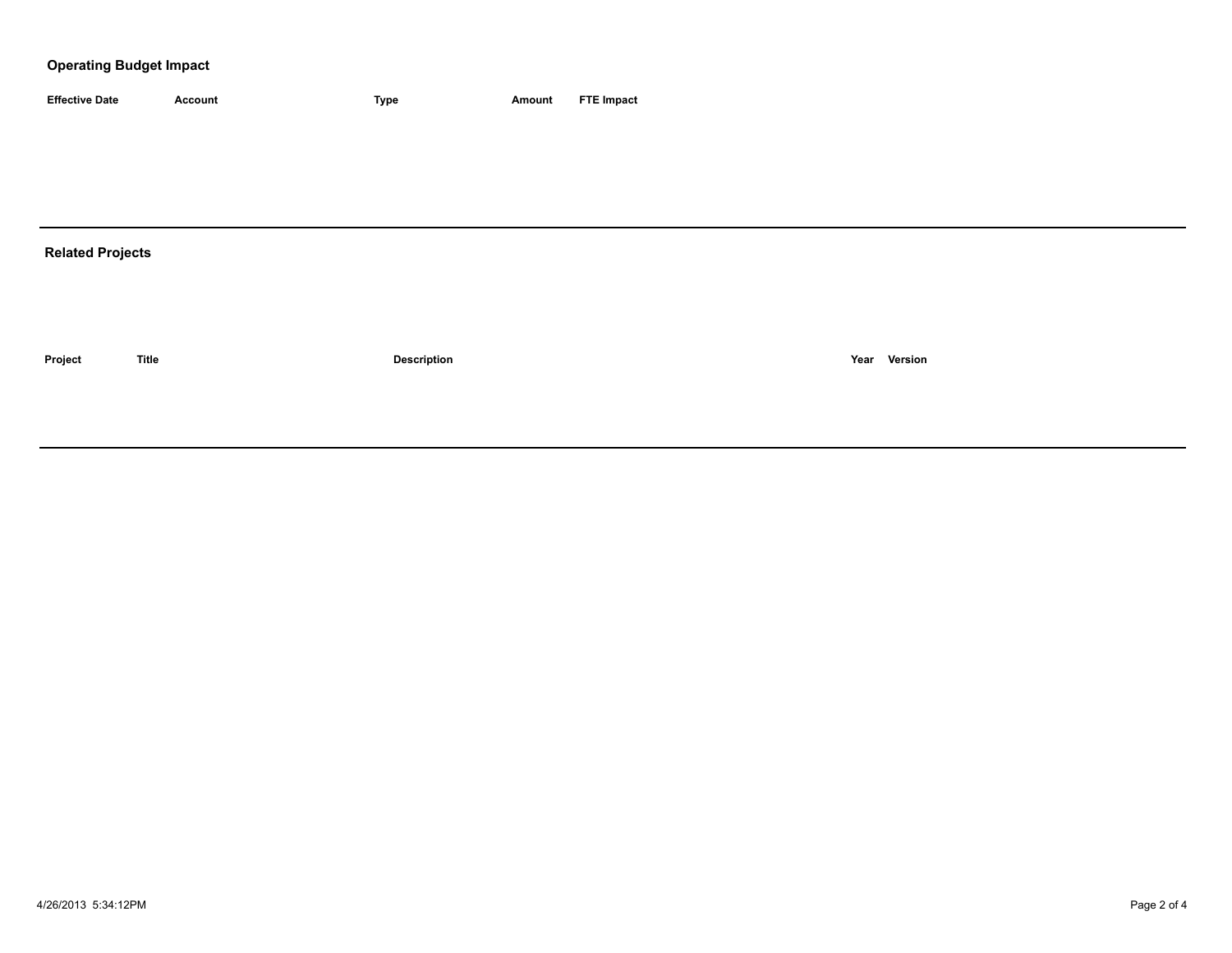## **Project 719 - Details for Budget Year 2013**

| Project            | 719                           |                                | <b>Title</b>                                                                                                                                                                                                                                                                                                                                                                                 |                   | Replace Landfill |                        |      |      |      |      |      | Locked No |
|--------------------|-------------------------------|--------------------------------|----------------------------------------------------------------------------------------------------------------------------------------------------------------------------------------------------------------------------------------------------------------------------------------------------------------------------------------------------------------------------------------------|-------------------|------------------|------------------------|------|------|------|------|------|-----------|
| <b>Asset Type</b>  |                               | Garbage disposal installations | <b>Department</b>                                                                                                                                                                                                                                                                                                                                                                            | <b>SANITATION</b> |                  |                        |      |      |      |      |      |           |
| <b>Start Date</b>  |                               |                                | Completion                                                                                                                                                                                                                                                                                                                                                                                   |                   |                  | <b>Year Identified</b> | 2034 |      |      |      |      |           |
| <b>Manager</b>     | lan Broome                    | 729-2292                       | <b>Partner</b>                                                                                                                                                                                                                                                                                                                                                                               |                   |                  |                        |      |      |      |      |      |           |
| <b>Regions</b>     |                               |                                |                                                                                                                                                                                                                                                                                                                                                                                              |                   |                  |                        |      |      |      |      |      |           |
| <b>Description</b> |                               |                                | This project is for the development of a replacement landfill site.                                                                                                                                                                                                                                                                                                                          |                   |                  |                        |      |      |      |      |      |           |
| <b>Comments</b>    |                               |                                | In accordance with the Waste Disposal Ground Regulation 150/91, made under The Environment Act, The City of Brandon is permitted to operate a<br>Class 1 Waste Disposal Ground. This facility is known as the Brandon Waste Disposal Ground (Eastview Landfill Site), and is located in the East<br>End of Brandon approximately one kilometer South of the Assiniboine River.               |                   |                  |                        |      |      |      |      |      |           |
|                    |                               |                                | The Landfill site operations are part of the Sanitation Section which is part of the Public Works Department. The landfill site has been in operation<br>since the mid 1970s and is the only landfill available to City residents and commercial haulers for the disposal of solid waste in Brandon.                                                                                         |                   |                  |                        |      |      |      |      |      |           |
|                    |                               |                                | Current waste diversion practices show that the Eastview Landfill Site may last longer than previously estimated. Approximately 15% of usable space<br>has been used for the current landfill operation. When 60% of required space has been utilized, a consultant will be hired to find a new landfill<br>location that will be in compliance with the Province of Manitoba's regulations. |                   |                  |                        |      |      |      |      |      |           |
|                    | <b>Budget Version Details</b> |                                |                                                                                                                                                                                                                                                                                                                                                                                              |                   |                  |                        |      |      |      |      |      | Locked No |
| <b>Budget Year</b> | 2,013                         | Version                        | 2013 Proposed                                                                                                                                                                                                                                                                                                                                                                                |                   |                  |                        |      |      |      |      |      | Active Y  |
| <b>Status</b>      | <b>Council Review</b>         |                                |                                                                                                                                                                                                                                                                                                                                                                                              |                   |                  |                        |      |      |      |      |      |           |
| <b>Description</b> |                               |                                |                                                                                                                                                                                                                                                                                                                                                                                              |                   |                  |                        |      |      |      |      |      |           |
| <b>Comments</b>    |                               |                                |                                                                                                                                                                                                                                                                                                                                                                                              |                   |                  |                        |      |      |      |      |      |           |
| <b>Expenses</b>    |                               |                                |                                                                                                                                                                                                                                                                                                                                                                                              |                   |                  |                        |      |      |      |      |      |           |
| Account            | <b>Description</b>            |                                | 2013                                                                                                                                                                                                                                                                                                                                                                                         | 2014              | 2015             | 2016                   | 2017 | 2018 | 2019 | 2020 | 2021 | 2022      |
| 0410               |                               |                                | \$0                                                                                                                                                                                                                                                                                                                                                                                          | \$0               | <b>\$0</b>       | \$0                    | \$0  | \$0  | \$0  | \$0  | \$0  | \$0       |
|                    |                               | <b>Total Expenses</b>          | \$0                                                                                                                                                                                                                                                                                                                                                                                          | \$0               | \$0              | \$0                    | \$0  | \$0  | \$0  | \$0  | \$0  | \$0       |
| <b>Revenues</b>    |                               |                                |                                                                                                                                                                                                                                                                                                                                                                                              |                   |                  |                        |      |      |      |      |      |           |
| Account            | <b>Description</b>            |                                | 2013                                                                                                                                                                                                                                                                                                                                                                                         | 2014              | 2015             | 2016                   | 2017 | 2018 | 2019 | 2020 | 2021 | 2022      |
| 13.1544            |                               |                                | \$0                                                                                                                                                                                                                                                                                                                                                                                          | \$0               | \$0              | \$0                    | \$0  | \$0  | \$0  | \$0  | \$0  | \$0       |
|                    |                               | <b>Total Revenues</b>          | \$0                                                                                                                                                                                                                                                                                                                                                                                          | \$0               | \$0              | \$0                    | \$0  | \$0  | \$0  | \$0  | \$0  | \$0       |